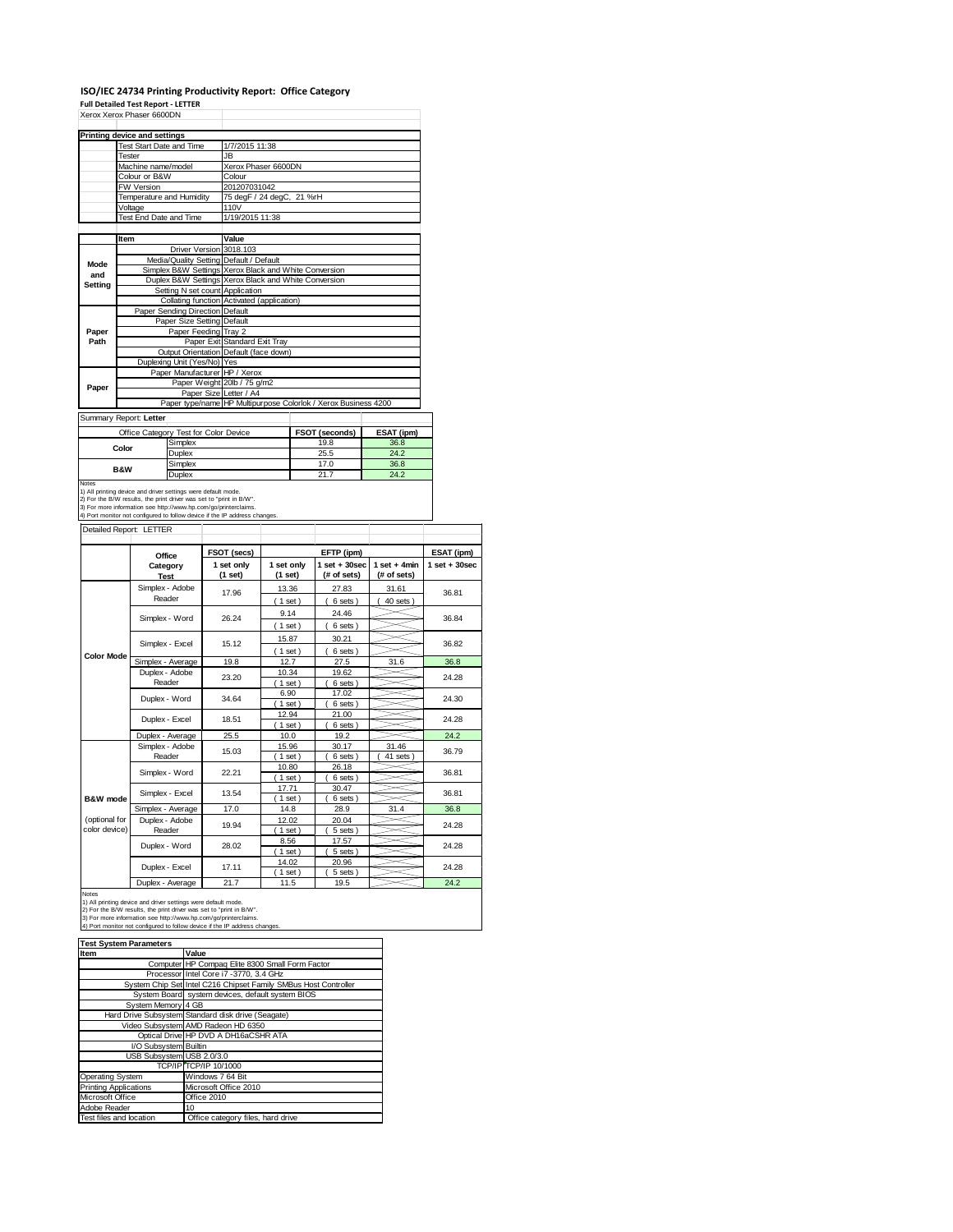# **ISO/IEC 24734 Printing Productivity Report: Office Category Full Detailed Test Report ‐ A4** Xerox Xerox Phaser 6600DN

| <b>Printing device and settings</b>     |                                                                                            |  |  |  |
|-----------------------------------------|--------------------------------------------------------------------------------------------|--|--|--|
| Test Start Date and Time                | 1/7/2015 11:38                                                                             |  |  |  |
| Tester                                  | JB.                                                                                        |  |  |  |
| Machine name/model                      | Xerox Phaser 6600DN                                                                        |  |  |  |
| Colour or B&W                           | Colour                                                                                     |  |  |  |
| <b>FW Version</b>                       | 201207031042                                                                               |  |  |  |
| Temperature and Humidity                | 75 degF / 24 degC, 21 %rH                                                                  |  |  |  |
| Voltage                                 | 110V                                                                                       |  |  |  |
|                                         | 1/19/2015 11:38                                                                            |  |  |  |
|                                         |                                                                                            |  |  |  |
| Item                                    | Value                                                                                      |  |  |  |
| Driver Version 3018.103                 |                                                                                            |  |  |  |
| Media/Quality Setting Default / Default |                                                                                            |  |  |  |
|                                         | Simplex B&W Settings Xerox Black and White Conversion                                      |  |  |  |
|                                         | Duplex B&W Settings Xerox Black and White Conversion                                       |  |  |  |
| Setting N set count Application         |                                                                                            |  |  |  |
|                                         | Collating function Activated (application)                                                 |  |  |  |
| Paper Sending Direction Default         |                                                                                            |  |  |  |
|                                         |                                                                                            |  |  |  |
| Paper Feeding Tray 2                    |                                                                                            |  |  |  |
|                                         | Paper Exit Standard Exit Tray                                                              |  |  |  |
|                                         | Output Orientation Default (face down)                                                     |  |  |  |
|                                         |                                                                                            |  |  |  |
| Paper Manufacturer HP / Xerox           |                                                                                            |  |  |  |
|                                         | Paper Weight 20lb / 75 g/m2                                                                |  |  |  |
| Paper Size Letter / A4                  |                                                                                            |  |  |  |
|                                         | Paper type/name HP Multipurpose Colorlok / Xerox Business 4200                             |  |  |  |
|                                         | <b>Test End Date and Time</b><br>Paper Size Setting Default<br>Duplexing Unit (Yes/No) Yes |  |  |  |

Summary Report: **A4**

|                                                                     | Office Category Test for Color Device                                      | <b>FSOT (seconds)</b> | ESAT (ipm) |  |  |  |
|---------------------------------------------------------------------|----------------------------------------------------------------------------|-----------------------|------------|--|--|--|
| Colour                                                              | Simplex                                                                    | 19.7                  | 35.0       |  |  |  |
|                                                                     | Duplex                                                                     | 25.9                  | 23.5       |  |  |  |
| <b>B&amp;W</b>                                                      | Simplex                                                                    | 18.3                  | 35.0       |  |  |  |
|                                                                     | Duplex                                                                     | 18.4                  | 23.4       |  |  |  |
| <b>Notes</b>                                                        |                                                                            |                       |            |  |  |  |
|                                                                     | 1) All printing device and driver settings were default mode.              |                       |            |  |  |  |
| 2) For the B/W results, the print driver was set to "print in B/W". |                                                                            |                       |            |  |  |  |
|                                                                     | 3) For more information see http://www.hp.com/go/printerclaims.            |                       |            |  |  |  |
|                                                                     | 4) Port monitor not configured to follow device if the IP address changes. |                       |            |  |  |  |

|                                | Office                                                                                                                                                                                                                                                                                | FSOT (secs)           |                       | ESAT (ipm)                      |                               |                  |
|--------------------------------|---------------------------------------------------------------------------------------------------------------------------------------------------------------------------------------------------------------------------------------------------------------------------------------|-----------------------|-----------------------|---------------------------------|-------------------------------|------------------|
|                                | Category<br><b>Test</b>                                                                                                                                                                                                                                                               | 1 set only<br>(1 set) | 1 set only<br>(1 set) | $1 set + 30 sec$<br>(# of sets) | $1$ set + 4min<br>(# of sets) | $1 set + 30 sec$ |
|                                | Simplex - Adobe<br>Reader                                                                                                                                                                                                                                                             | 18.04                 | 13.30<br>(1 set)      | 27.10<br>6 sets)                | 29.06<br>39 sets              | 35.04            |
|                                | Simplex - Word                                                                                                                                                                                                                                                                        | 25.61                 | 9.36<br>$1$ set)      | 24.02<br>6 sets)                |                               | 35.04            |
| Colour                         | Simplex - Excel                                                                                                                                                                                                                                                                       | 15.29                 | 15.69<br>(1 set)      | 28.72<br>6 sets)                |                               | 35.03            |
| Mode                           | Simplex - Average                                                                                                                                                                                                                                                                     | 19.7                  | 12.7                  | 26.6                            | 29.0                          | 35.0             |
|                                | Duplex - Adobe<br>Reader                                                                                                                                                                                                                                                              | 23.96                 | 10.02<br>(1 set)      | 18.60<br>5 sets)                |                               | 23.52            |
|                                | Duplex - Word                                                                                                                                                                                                                                                                         | 33.53                 | 7.14<br>$1$ set       | 16.04<br>5 sets)                |                               | 23.50            |
|                                | Duplex - Excel<br>19.96                                                                                                                                                                                                                                                               | 12.00<br>$1$ set)     | 19.60<br>5 sets)      |                                 | 23.48                         |                  |
|                                | Duplex - Average                                                                                                                                                                                                                                                                      | 25.9                  | 9.7                   | 18.0                            |                               | 23.5             |
|                                | Simplex - Adobe<br>Reader                                                                                                                                                                                                                                                             | 15.43                 | 15.54<br>$1$ set)     | 28.93<br>6 sets)                | 30.08<br>39 sets              | 35.02            |
|                                | Simplex - Word                                                                                                                                                                                                                                                                        | 24.46                 | 9.80<br>(1 set)       | 24.42<br>6 sets)                |                               | 35.01            |
| <b>B&amp;W</b> mode            | Simplex - Excel                                                                                                                                                                                                                                                                       | 14.80                 | 16.21<br>$1$ set      | 29.32<br>6 sets                 |                               | 35.04            |
|                                | Simplex - Average                                                                                                                                                                                                                                                                     | 18.3                  | 13.8                  | 27.5                            | 30.0                          | 35.0             |
| (optional for<br>color device) | Duplex - Adobe<br>Reader                                                                                                                                                                                                                                                              | 15.98                 | 15.00<br>$1$ set)     | 19.88<br>6 sets)                |                               | 23.48            |
|                                | Duplex - Word                                                                                                                                                                                                                                                                         | 24.38                 | 9.82<br>$1$ set)      | 18.12<br>6 sets)                |                               | 23.50            |
|                                | Duplex - Excel                                                                                                                                                                                                                                                                        | 14.59                 | 16.44<br>$1$ set)     | 20.72<br>6 sets)                |                               | 23.48            |
|                                | Duplex - Average                                                                                                                                                                                                                                                                      | 18.4                  | 13.7                  | 19.5                            |                               | 23.4             |
| Notes                          | 1) All printing device and driver settings were default mode.<br>2) For the B/W results, the print driver was set to "print in B/W".<br>3) For more information see http://www.hp.com/go/printerclaims.<br>4) Port monitor not configured to follow device if the IP address changes. |                       |                       |                                 |                               |                  |

| rest System Parameters       |                                                                 |  |
|------------------------------|-----------------------------------------------------------------|--|
| Item                         | Value                                                           |  |
|                              | Computer HP Compaq Elite 8300 Small Form Factor                 |  |
|                              | Processor Intel Core i7 -3770, 3.4 GHz                          |  |
|                              | System Chip Set Intel C216 Chipset Family SMBus Host Controller |  |
|                              | System Board system devices, default system BIOS                |  |
| System Memory 4 GB           |                                                                 |  |
|                              | Hard Drive Subsystem Standard disk drive (Seagate)              |  |
|                              | Video Subsystem AMD Radeon HD 6350                              |  |
|                              | Optical Drive HP DVD A DH16aCSHR ATA                            |  |
| I/O Subsystem Builtin        |                                                                 |  |
| USB Subsystem USB 2.0/3.0    |                                                                 |  |
|                              | TCP/IP TCP/IP 10/1000                                           |  |
| Operating System             | Windows 7 64 Bit                                                |  |
| <b>Printing Applications</b> | Microsoft Office 2010                                           |  |
| Microsoft Office             | Office 2010                                                     |  |
| Adobe Reader                 | 10 <sup>1</sup>                                                 |  |
| Test files and location      | Office category files, hard drive                               |  |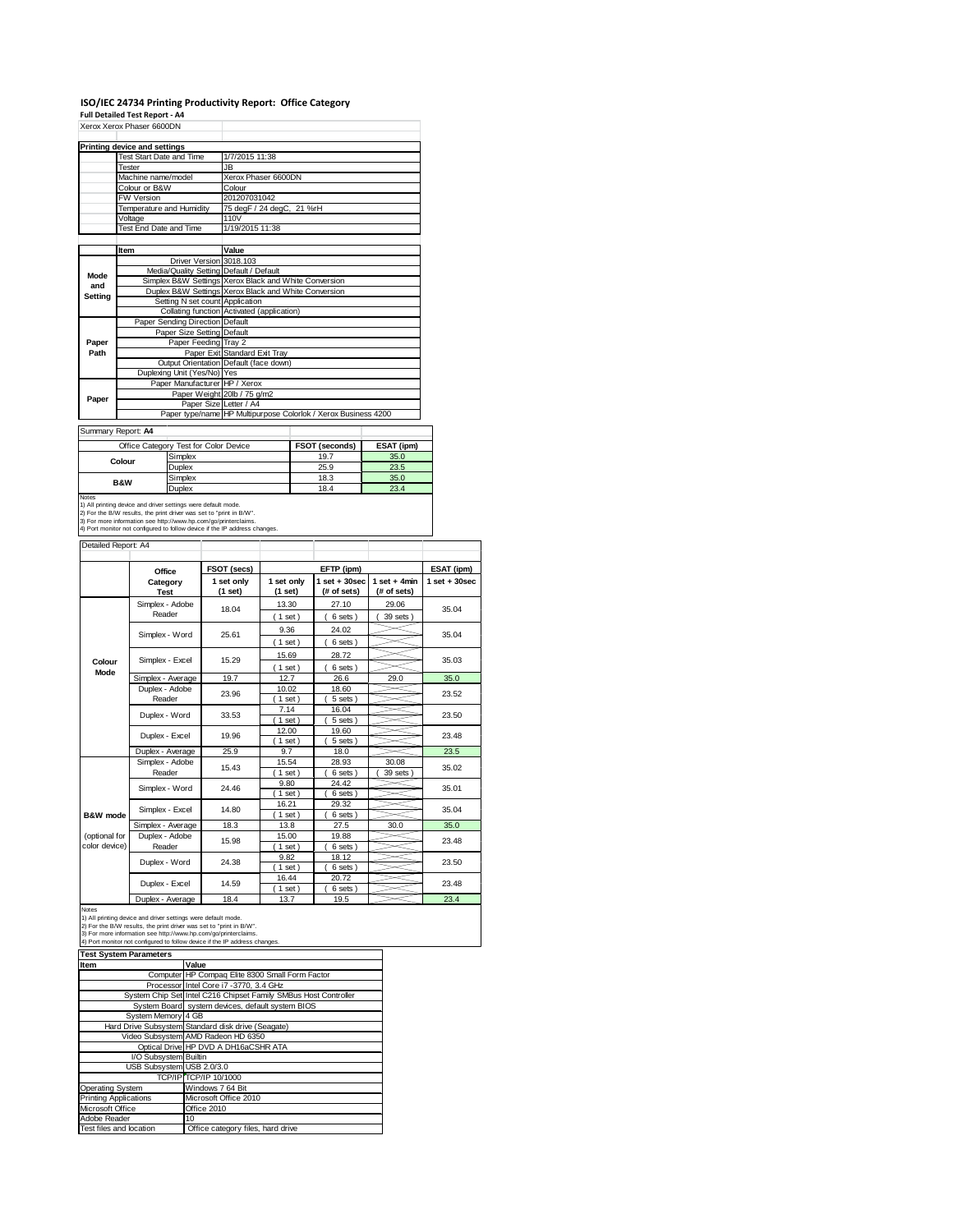## **ISO/IEC 17629 First Print Out Time Report: Office Category**

**Full Detailed Test Report ‐ LETTER** Xerox Xerox Phaser 6600DN

|            | Printing device and settings    |                                  |
|------------|---------------------------------|----------------------------------|
|            | <b>Test Start Date and Time</b> | 1/7/2015 11:38                   |
|            | Tester                          | JB.                              |
|            | Machine name/model              | Xerox Phaser 6600DN              |
|            | Colour or B&W                   | Colour                           |
|            | Configuration (options)         | Default                          |
|            | Controller                      | Not Specified                    |
|            | Printing device page count      | 20650                            |
|            | Printing supplies page count    | Not Specified                    |
|            | Temperature and Humidity        | 72 degF / 22 degC, 22 %rH        |
|            | Voltage                         | 110V                             |
|            | Test End Date and Time          | 2/2/2015 6:32                    |
|            |                                 |                                  |
|            | Item                            | Value                            |
| Mode       | PDL and driver version          | Postscript v6.1.7601.17514       |
| and        | Print Quality mode              | default                          |
| Setting    | <b>B&amp;W</b> settings         | Xerox Black and White Conversion |
|            | Paper feed orientation          | Short Edge                       |
| Paper      | Paper type setting              | default                          |
|            | Paper feeding                   | Standard cassette                |
|            | Paper exit                      | Standard exit tray               |
| Paper Path | Output orientation              | default (face up or face down)   |
|            | Duplexing unit                  | Short Edge                       |

 $\lceil$ **ISO First Page Out Time Summary Report: Office Category**

|                |               | FPOT from Ready (seconds) |
|----------------|---------------|---------------------------|
|                | Simplex       | 10.7                      |
| Color          | <b>Duplex</b> | 15.6                      |
| <b>B&amp;W</b> | Simplex       | 9.2                       |
|                | <b>Duplex</b> | 13.4                      |

2) For the B/W results, the print driver was set to "print in B/W".<br>3) For more information see http://www.hp.com/go/printerclaims.<br>4) Port monitor not configured to follow device if the IP address changes.<br>5) Page counts

| ISO First Page Out Time Report: Office Category |                           |                   |                    |                              |                      |            |
|-------------------------------------------------|---------------------------|-------------------|--------------------|------------------------------|----------------------|------------|
|                                                 |                           |                   |                    |                              |                      |            |
| <b>Detailed Report: LETTER</b>                  |                           |                   |                    |                              |                      |            |
|                                                 |                           | Word<br>(seconds) | Excel<br>(seconds) | Adobe<br>Reader<br>(seconds) | Average<br>(seconds) | Delay Time |
|                                                 | FPOT from Ready - Simplex | 10.14             | 9.78               | 12.28                        | 10.74                | 50 Seconds |
|                                                 | FPOT from Ready - Duplex  | 14.98             | 13.66              | 18.02                        | 15.56                | 50 Seconds |
| <b>Color Mode</b>                               | FPOT from Sleep - Simplex |                   |                    | 24.20                        |                      |            |
|                                                 | Recovery Time             |                   |                    | 11.9                         |                      |            |
|                                                 | FPOT from Off - Simplex   |                   |                    | 55.29                        |                      |            |
|                                                 | Warm-up Time              |                   |                    | 43.01                        |                      |            |
|                                                 | FPOT from Ready - Simplex | 8.68              | 8.88               | 10.15                        | 9.24                 | 50 Seconds |
|                                                 | FPOT from Ready - Duplex  | 12.79             | 12.51              | 14.77                        | 13.36                | 50 Seconds |
| <b>B&amp;W Mode</b>                             | FPOT from Sleep - Simplex |                   |                    | 23.14                        |                      |            |
|                                                 | Recovery Time             |                   |                    | 13.0                         |                      |            |
|                                                 | FPOT from Off - Simplex   |                   |                    | 55.30                        |                      |            |
|                                                 | Warm-up Time              |                   |                    | 45.15                        |                      |            |

Notes<br>1) All printing device and driver settings were default mode.<br>2) For the B/W results, the print driver was set to "print in B/W".<br>3) For more information see http://www.hp.com/go/printerclaims.<br>4) Port monitor not co

|                                  | <b>Test System Parameters</b> |                                                       |  |
|----------------------------------|-------------------------------|-------------------------------------------------------|--|
|                                  | <b>Item</b>                   | Value                                                 |  |
|                                  | Computer                      | HP Compag Elite 8300 Small Form Factor                |  |
|                                  | Processor                     | Intel Core i7 -3770, 3.4 GHz                          |  |
|                                  | System Chip Set               | Intel C216 Chipset Family SMBus Host Controller       |  |
|                                  | System Board                  | system devices, default system BIOS                   |  |
| Test                             | <b>System Memory</b>          | 4 GB                                                  |  |
| System                           | Hard Drive Subsystem          | Standard disk drive (Seagate)                         |  |
|                                  | Video Subsystem               | AMD Radeon HD 6350                                    |  |
|                                  | Optical Drive                 | HP DVD A DH16aCSHR ATA                                |  |
|                                  | I/O Subsystem                 | Builtin                                               |  |
|                                  | <b>USB Subsystem</b>          | USB 2.0/3.0                                           |  |
| Printina<br>Device<br>Connection | TCP/IP                        | 10/1000                                               |  |
|                                  | <b>Operating System</b>       | Windows 7 Business/Ultimate, 64 bit, Build 7601, SP 1 |  |
|                                  | <b>Printing Applications</b>  | Microsoft Office 2010 SP2                             |  |
| Software                         |                               | Adobe Reader 10.1.4                                   |  |
|                                  | <b>Print Driver</b>           | 3018.103                                              |  |
|                                  | Test files and location       | Office category files, hard drive                     |  |